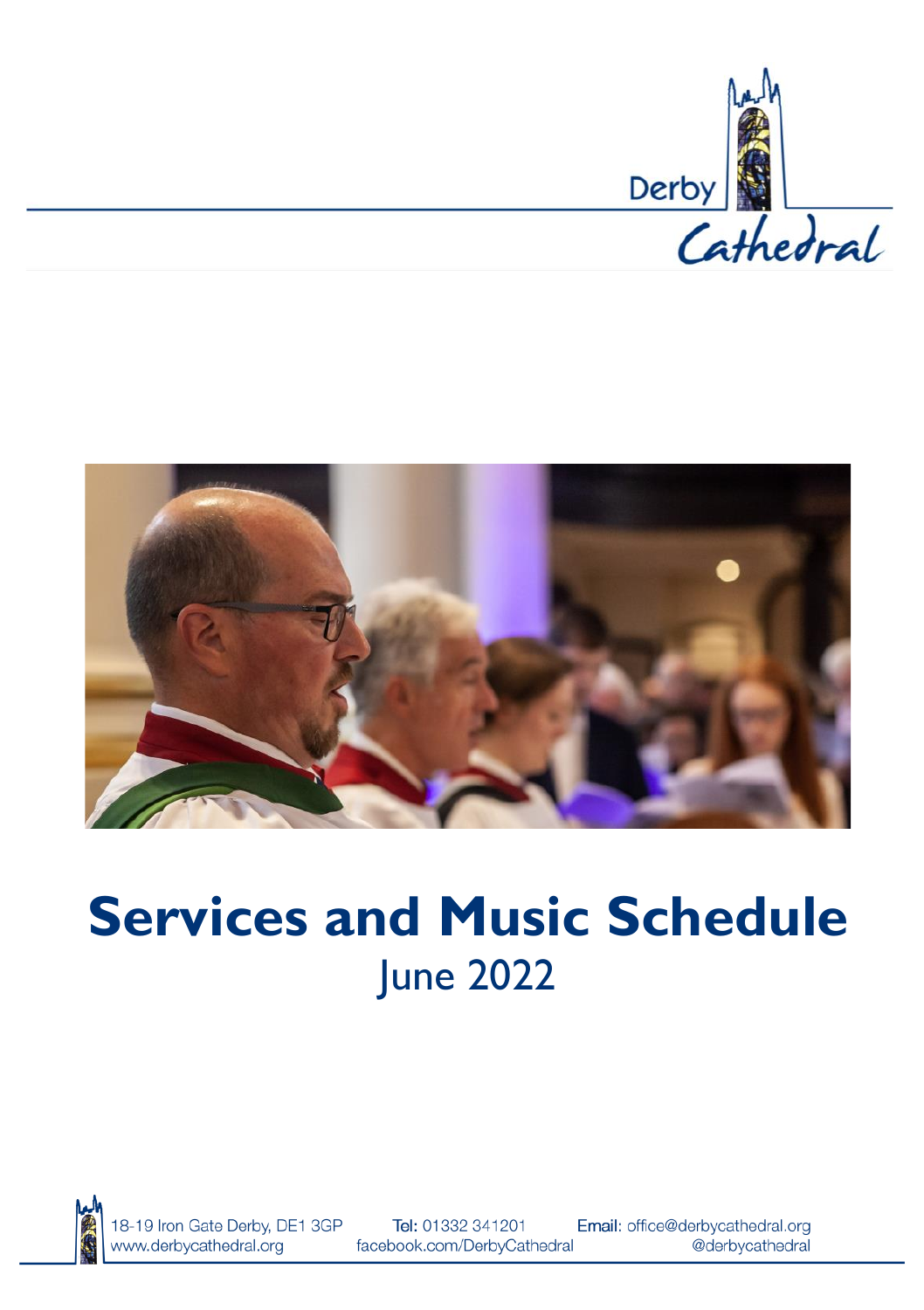# **Sunday 29th May**

| <b>Seventh Sunday of Easter</b>                   |                                                                                    |                                                                                |
|---------------------------------------------------|------------------------------------------------------------------------------------|--------------------------------------------------------------------------------|
| Sunday after Ascension Day<br>0830 HOLY COMMUNION |                                                                                    |                                                                                |
| Homily                                            | The Revd Adam Dickens, Cathedral and University Chaplain                           |                                                                                |
|                                                   | 1045 CATHEDRAL EUCHARIST D Voluntary Choir                                         | Psalm 97                                                                       |
| Setting                                           | Communion Service in G -<br>Francis Jackson                                        | Hail the day that sees him rise (130i)<br>The head that once was crowned (134) |
| Sermon                                            | The Revd Canon David Truby, Team<br>Rector, Wirksworth Team Ministry               | Ascended Christ, who gained (t.114)<br>Christ triumphant (AM612)               |
| Motet                                             | Ascendit Deus - Peter Philips                                                      |                                                                                |
|                                                   | 1715 EVENSONG Voluntary Choir                                                      | Psalm 68.1-14, 19-20                                                           |
| Introit                                           | Coelos ascendit hodie – Charles Villiers Stanford                                  | Ye servants of God (476)                                                       |
| Responses                                         | Richard Shephard                                                                   | Rejoice, the Lord is King (443)                                                |
| Canticles<br>Anthem                               | Gloucester Service - Herbert Howells<br>O clap your hands - Ralph Vaughan Williams |                                                                                |
|                                                   |                                                                                    |                                                                                |
| Monday 30th May                                   |                                                                                    |                                                                                |
|                                                   | Josephine Butler, social reformer, 1906                                            |                                                                                |
| Joan of Arc, visionary, 1431,                     | Apolo Kivebulaya, priest evangelist 1933                                           |                                                                                |
| 0830 MORNING PRAYER                               |                                                                                    | Psalms 93, 96, 97                                                              |
|                                                   | 1300 HOLY COMMUNION (BCP)                                                          |                                                                                |
|                                                   | 1730 FIRST EVENING PRAYER OF THE VISITATION                                        | Psalm 45                                                                       |
|                                                   |                                                                                    |                                                                                |
| Tuesday 3 Ist May                                 |                                                                                    |                                                                                |
| 0830 MORNING PRAYER                               | Visitation of the Blessed Virgin Mary to Elizabeth                                 | Psalms 85, 150                                                                 |
|                                                   |                                                                                    |                                                                                |
| 1300 HOLY COMMUNION                               |                                                                                    |                                                                                |
| 1730 EVENING PRAYER                               |                                                                                    | Psalms 122                                                                     |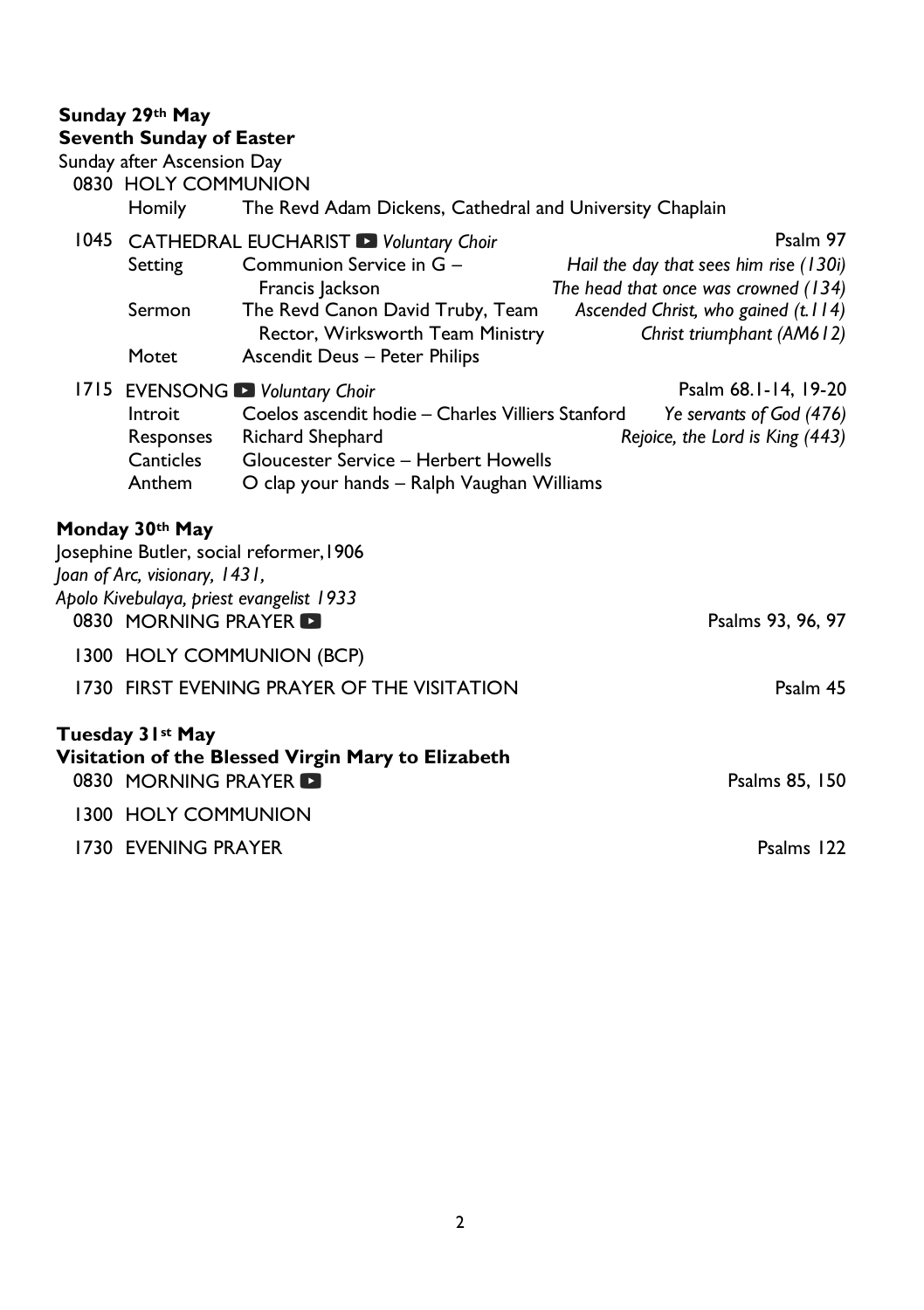# **Wednesday 1st June**

Justin, martyr, c.165 0830MORNING PRAYER **Participal Control** 2, 29 Psalms 2, 29

1730 HOLY COMMUNION

#### **Thursday 2nd June**

1215 ECUMENICAL PRAYING TOGETHER

1300 HOLY COMMUNION

# **Friday 3rd June**

*Martyrs of Uganda 1885-6, 1977* 1300 HOLY COMMUNION [Bridge Chapel]

1300 FRIDAY LUNCHTIME CONCERT *Ian Bevell (Organ)*

#### **Saturday 4th June**

*Petroc, abbot, 6th Century*  0830 MORNING PRAYER [Bridge Chapel] Psalms 42, 43

0900 HOLY COMMUNION [Bridge Chapel]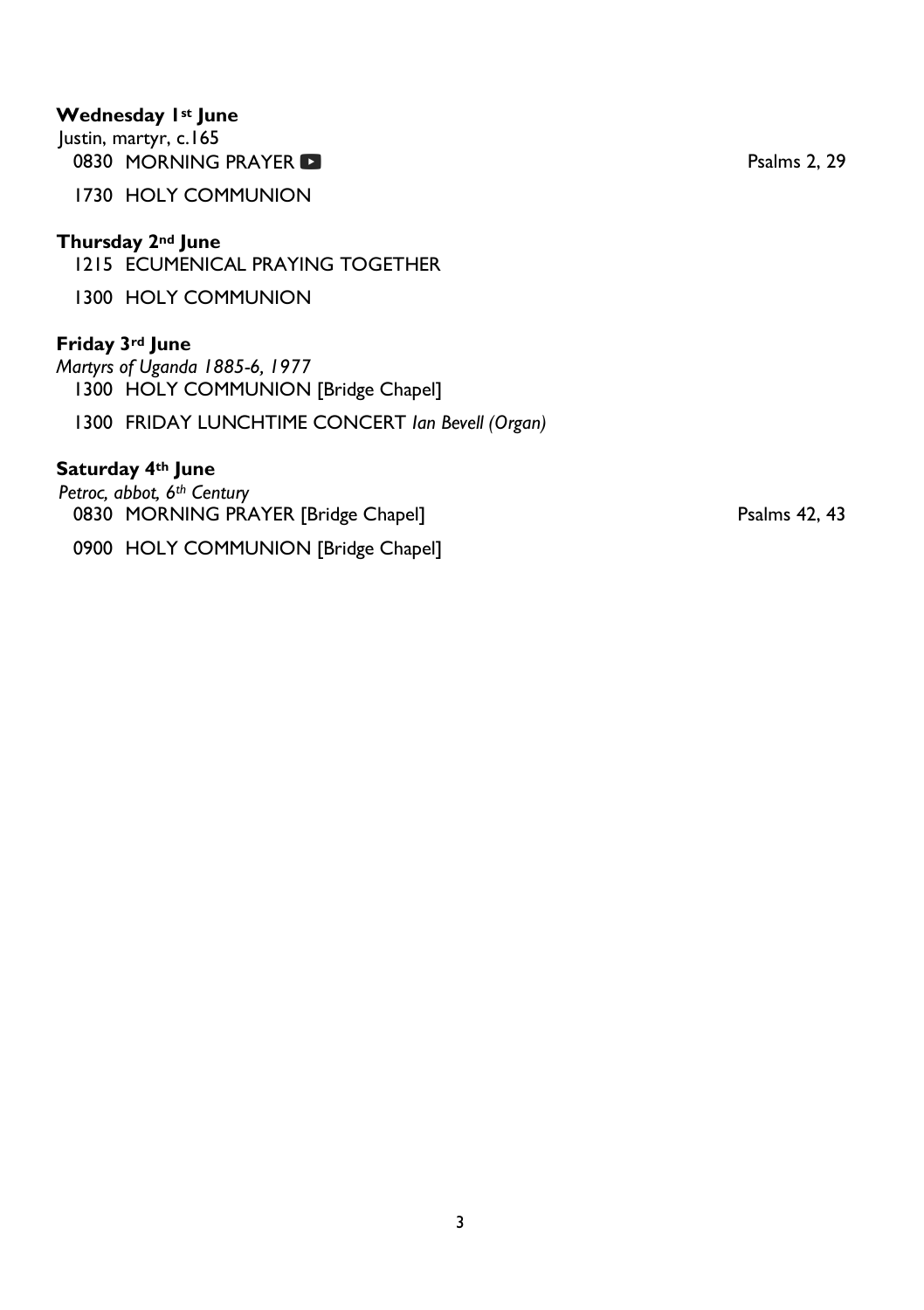# **Sunday 5th June PENTECOST**

#### **Whitsunday**

# 0830 HOLY COMMUNION Homily The Very Revd Dr Peter Robinson, Dean of Derby

#### 1045 CATHEDRAL EUCHARIST *Lay Clerks with the admission of Vergers*<br>Introit **Duard, give thy Holy Spirit – Thomas Tallis** *Come down, O Love Divine (137)* Introit **O Lord, give thy Holy Spirit – Thomas Tallis**

Setting Communion Service in E minor – Harrison Oxley *She sits like a bird (AM259) There's a spirit in the air (AM265)* Sermon The Very Revd Dr Peter Robinson, Dean of Derby *O thou who camest from above (431)* Motet If ye love me – Thomas Tallis Voluntary Choral-varié sur le Veni Creator – Maurice Duruflé

# 1715 EVENSONG *Lay Clerks* Psalm 33.1-12

| LYLINGURG WEINS |                                            | .                                   |
|-----------------|--------------------------------------------|-------------------------------------|
| Introit         | Veni, sancte Spiritus – William Byrd       | Come, Holy Spirit, come (t. 352)    |
| Responses       | Bernard Rose                               | Holy Spirit, come, confirm us (140) |
| Canticles       | Evening Service in E - Herbert Howells     |                                     |
| Anthem          | Loquebantur variis linguis – Thomas Tallis |                                     |
| Voluntary       | Paean – Herbert Howells                    |                                     |
|                 |                                            |                                     |

# **Monday 6th June**

*Ini Kopuria, founder of the Melanesian Brotherhood, 1945*  0830 MORNING PRAYER **Participal Control** Control of the Psalms 123-126

1300 HOLY COMMUNION (BCP)

| 1730 EVENSONG Girls |                                     | Psalm 127                 |
|---------------------|-------------------------------------|---------------------------|
|                     | Responses William Smith             | The day thou gavest (252) |
| Canticles           | Berkshire Service – Malcolm Archer  |                           |
| Anthem              | Light of the world – John Dankworth |                           |

# **Tuesday 7th June**

- 0830 MORNING PRAYER **Participal Studies and Security Contracts** Psalms 132, 133
- 1300 HOLY COMMUNION

#### 1730 EVENSONG *Boys and Lay Clerks*

*with civic thanksgiving and dedication*

|               | marking the election to office of the Mayor of Derby | Psalm 135.1-12                            |
|---------------|------------------------------------------------------|-------------------------------------------|
| Responses     | Richard Ayleward                                     | Praise, my soul, the King of heaven (436) |
| Canticles     | Evening Service in G - Herbert Sumsion               | Lord of all hopefulness (239)             |
| <b>Anthem</b> | The Spirit of the Lord is upon me $-$                | God save our gracious Queen (489)         |
|               | Edward Elgar                                         |                                           |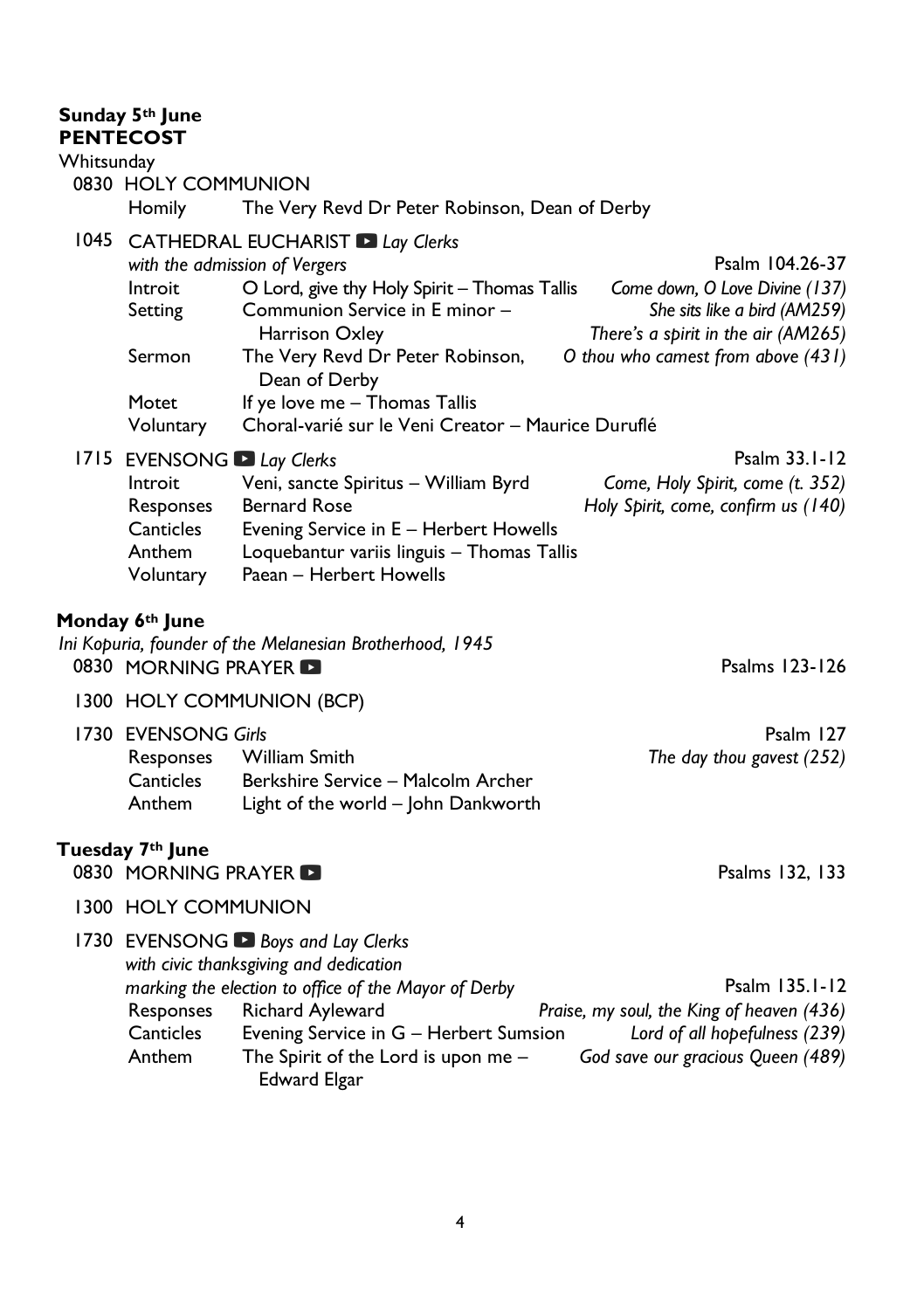| Wednesday 8th June<br>0830 MORNING PRAYER                                                    | Thomas Ken, Bishop of Bath and Wells, Non-Juror, hymn writer, 1711<br>1730 HOLY COMMUNION [Bridge Chapel] | Psalm 119.153-176                                 |  |
|----------------------------------------------------------------------------------------------|-----------------------------------------------------------------------------------------------------------|---------------------------------------------------|--|
| Thursday 9th June<br>Columba, Abbot of Iona, missionary, 597<br>0830 MORNING PRAYER <b>D</b> | Ephrem, deacon, hymn writer, teacher of the faith, 373                                                    | Psalms 143, 146                                   |  |
|                                                                                              | 1215 ECUMENICAL PRAYING TOGETHER                                                                          |                                                   |  |
| 1300 HOLY COMMUNION                                                                          |                                                                                                           |                                                   |  |
| 1730 EVENSONG Lay Clerks<br>Responses William Harris<br>Anthem                               | Canticles Fauxbourdons Service - Sarah MacDonald<br>In pace - Grayston Ives                               | Psalm $138$<br>O Holy Spirit, Lord of grace (419) |  |
| Friday 10th June<br>0830 MORNING PRAYER                                                      |                                                                                                           | Psalms 142, 144                                   |  |
| 0900 HOLY COMMUNION                                                                          |                                                                                                           |                                                   |  |
|                                                                                              | 1300 FRIDAY LUNCHTIME CONCERT Kisumba Trio                                                                |                                                   |  |
| Saturday I I <sup>th</sup> June<br><b>Barnabas the Apostle</b>                               | 0830 MORNING PRAYER [Bridge Chapel]                                                                       | Psalms 100, 101, 117                              |  |
| 0900 HOLY COMMUNION [Bridge Chapel]                                                          |                                                                                                           |                                                   |  |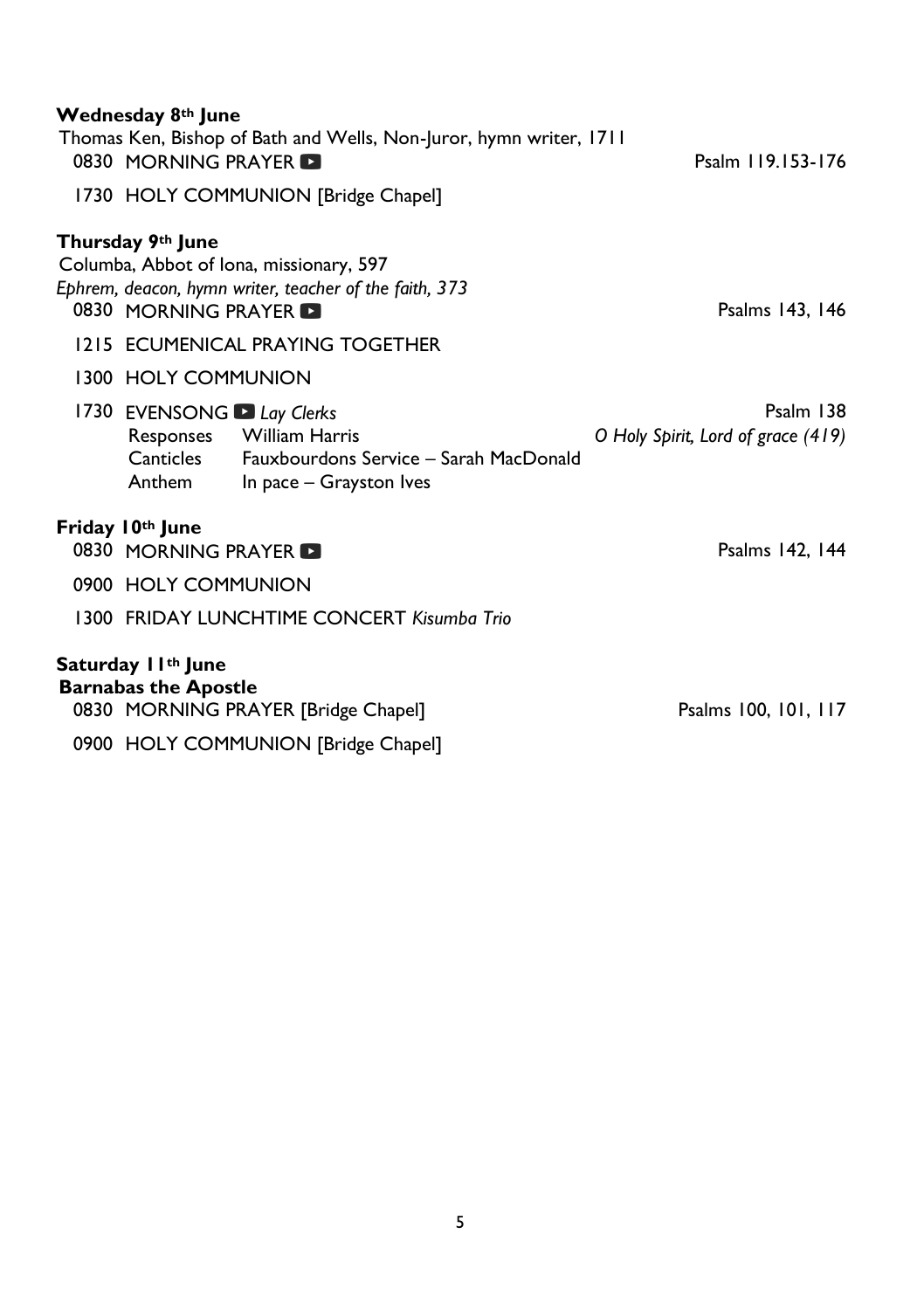# **Sunday 12th June TRINITY SUNDAY**

|      |               | 0830 HOLY COMMUNION                                  |                                           |  |
|------|---------------|------------------------------------------------------|-------------------------------------------|--|
|      | <b>Homily</b> | The Revd Dr Alan Flintham, Cathedral Chaplain        |                                           |  |
| 1045 |               | CATHEDRAL EUCHARIST ■ Boys and Lay Clerks            | Psalm 8                                   |  |
|      | Introit       | Holy, holy, holy - Franz Schubert                    | Holy, holy, holy! (146)                   |  |
|      | Setting       | Missa Brevis - Jonathan Dove                         | May the grace of Christ our Saviour (298) |  |
|      | Sermon        | The Revd Dwayne Engh,                                | I bind unto myself today (159, om. 2-3)   |  |
|      |               | Diocesan Ordained Ministries<br>Development Officer  | We have a gospel to proclaim (486)        |  |
|      | Motet         | Hymn to the Trinity (I) – Pyotr Ilyich Tchaikovsky   |                                           |  |
|      | Voluntary     | Alleluyas - Simon Preston                            |                                           |  |
|      |               | 1715 EVENSONG Girls and Lay Clerks                   |                                           |  |
|      |               | with the collation and installation of Archdeacons   | Psalm 104.1-10                            |  |
|      | Introit       | Holy, holy, holy - Franz Schubert                    | How shall I sing that majesty (AM663)     |  |
|      | Responses     | <b>Humphrey Clucas</b>                               | Spirit of the living God (AM263)          |  |
|      | Canticles     | Evening Service in G - Herbert Howells               | Thou whose almighty word (466)            |  |
|      | Anthem        | Cantique de Jean Racine - Gabriel Fauré              |                                           |  |
|      | Sermon        | The Right Revd Malcolm Macnaughton, Bishop of Repton |                                           |  |
|      | Voluntary     | Flourish for an occasion - William Harris            |                                           |  |

# **Monday 13th June**

0830MORNING PRAYER **Participal Contract Contract Contract Contract Contract Contract Contract Contract Contract Contract Contract Contract Contract Contract Contract Contract Contract Contract Contract Contract Contract C** 

1300 HOLY COMMUNION (BCP)

1730 EVENSONG *Girls* Psalm 4

| LYLI YJU I YU UIII J |                                              | і заші т                         |
|----------------------|----------------------------------------------|----------------------------------|
| Responses            | Peter Aston                                  | God of mercy, God of grace (366) |
| Canticles            | Evening Service in G - John Wood             |                                  |
| Anthem               | A song of wisdom – Charles Villiers Stanford |                                  |

# **Tuesday 14th June**

*Richard Baxter, puritan divine, 1691*  0830MORNING PRAYER **Product to the USA CONSTRUCT CONSTRUCT CONSTRUCT** Psalm 5, 6

# 1300 HOLY COMMUNION

| 1730 EVENSONG <b>D</b> Boys                            |                                           | Psalm $9.1 - 12$                       |
|--------------------------------------------------------|-------------------------------------------|----------------------------------------|
|                                                        | Responses Harry Bramma                    | God that madest earth and heaven (245) |
| Evening Service in C minor – George Dyson<br>Canticles |                                           |                                        |
| <b>Anthem</b>                                          | Litany to the Holy Spirit - Peter Hurford |                                        |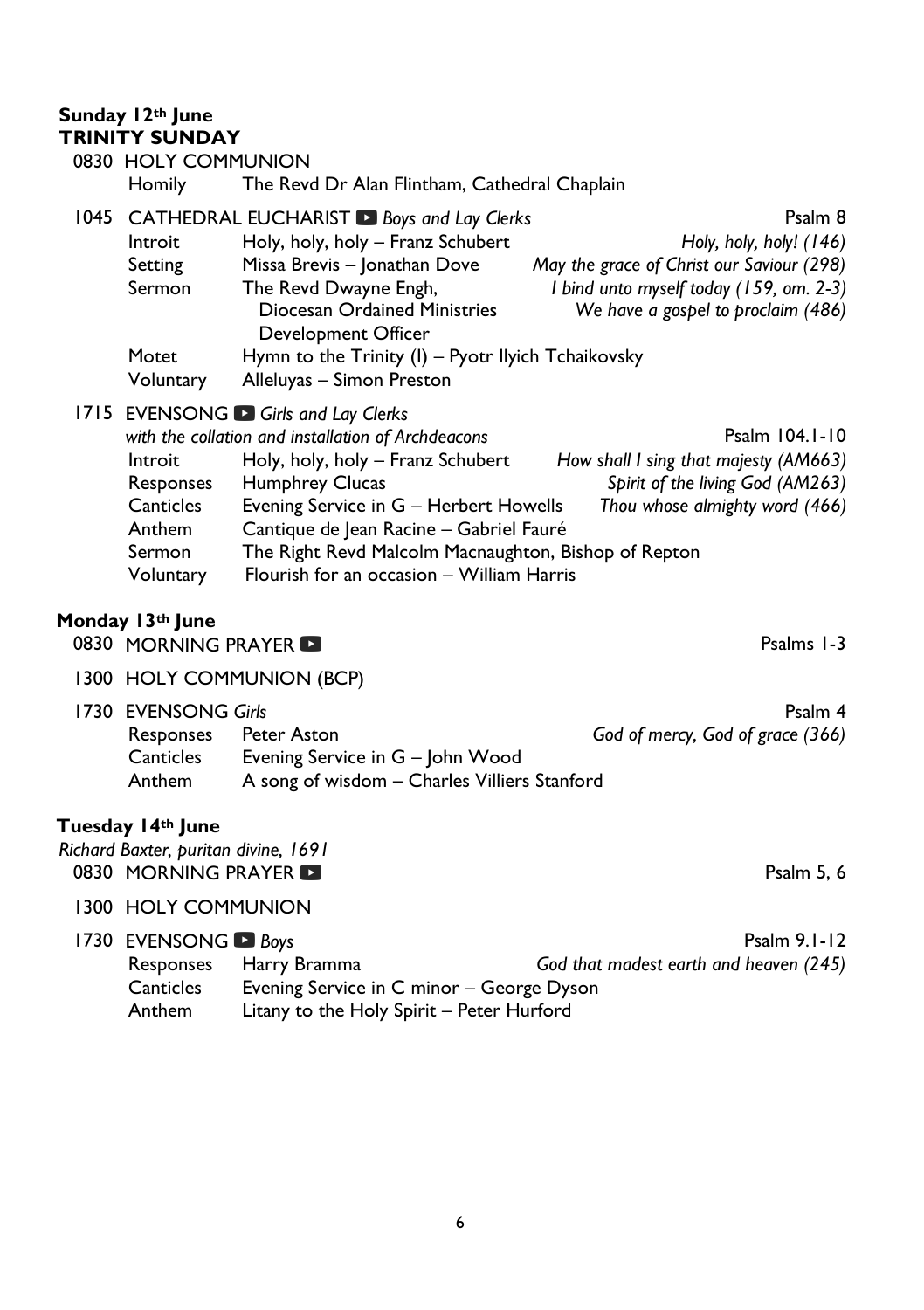#### **Wednesday 15th June**

*Evelyn Underhill, spiritual writer, 1941*  0830MORNING PRAYER PSALM 119.1-32

1730 HOLY COMMUNION

#### **Thursday 16th June**

# **Day of thanksgiving for the Institution of the Holy Communion (Corpus Christi)**<br>0830 MORNING PRAYER 0830MORNING PRAYER

- 1215 ECUMENICAL PRAYING TOGETHER
- 1300 HOLY COMMUNION
- 1730EVENSONG *Lay Clerks* **Participally** Psalm 23 Responses Thomas Tallis *Sweet sacrament divine (307)* Canticles Evening Service in the Dorian Mode – Thomas Tallis Anthem O salutaris Hostia – Adrian Willaert

# **Friday 17th June**

#### *Samuel and Henrietta Barnett, social reformers, 1913 and 1936*  0830MORNING PRAYER **Product to the set of the set of the set of the set of the set of the set of the set of the set of the set of the set of the set of the set of the set of the set of the set of the set of the set of the**

- 0900 HOLY COMMUNION
- 1300 FRIDAY LUNCHTIME CONCERT *John Hobbs (Piano)*
- 1930 CONCERT *A Choir'd Taste & The Dalesmen*  Queen's Jubilee

#### **Saturday 18th June**

*Bernard Mizeki, martyr, 1896*  0830 MORNING PRAYER [Bridge Chapel] Psalms 20, 21, 23

- 0900 HOLY COMMUNION [Bridge Chapel]
- 1900 CONCERT *Sitwell Singers* In memory of Malcolm Goldring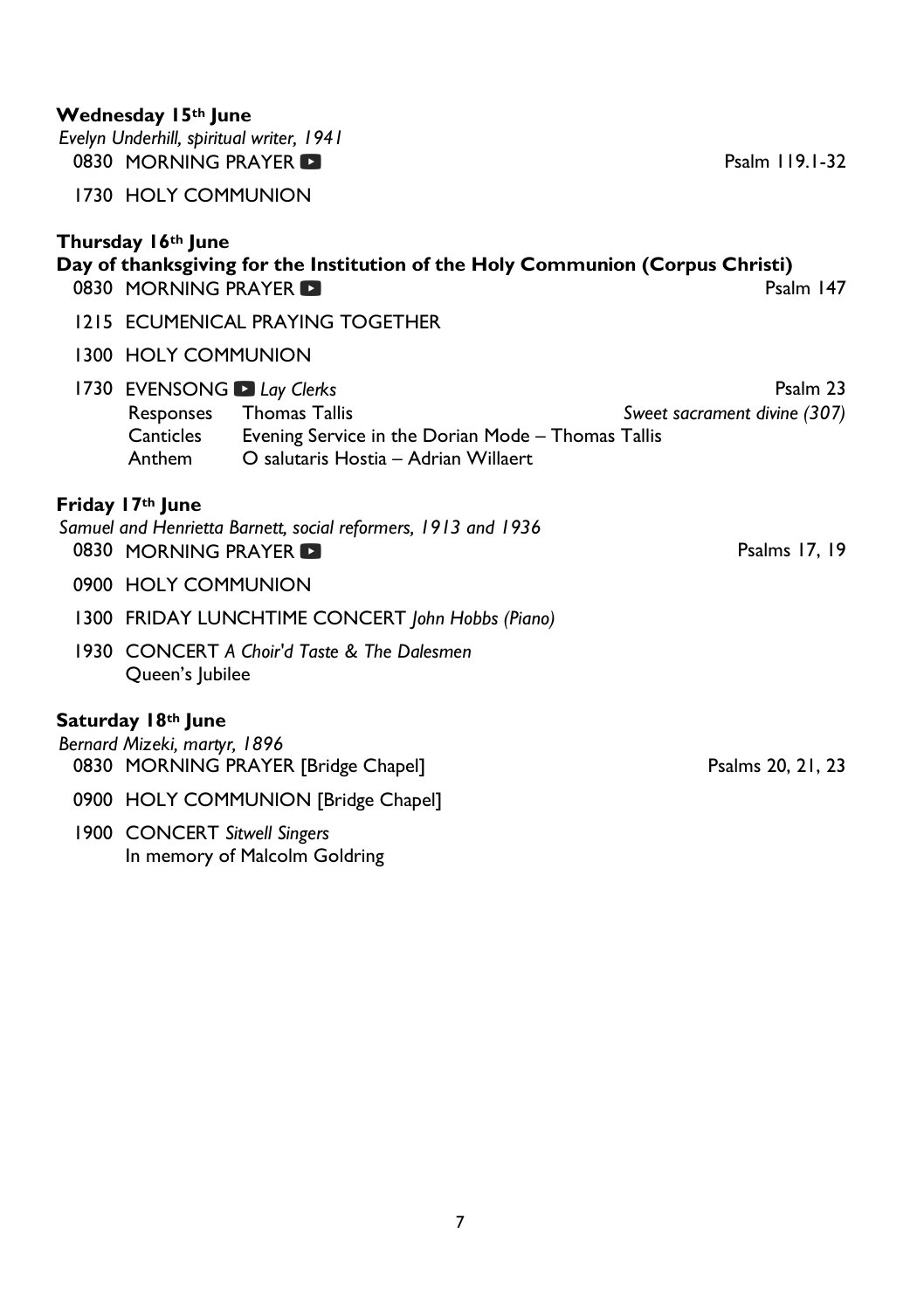# **Sunday 19th June**

| <b>First Sunday after Trinity</b>       |                                                                                 |                                                                                     |
|-----------------------------------------|---------------------------------------------------------------------------------|-------------------------------------------------------------------------------------|
| 0830 HOLY COMMUNION                     |                                                                                 |                                                                                     |
| <b>Homily</b>                           | The Revd Richard Andrews, Canon Precentor                                       |                                                                                     |
|                                         | 1045 CATHEDRAL EUCHARIST Girls and Lay Clerks                                   | Psalm 22.19-28                                                                      |
| Setting                                 | Missa Brevis in C (K220) 'Spatzenmesse' All people that on earth do dwell (334) | In Christ there is no east or west $(t. 161)$                                       |
| Sermon                                  | – Wolfgang Amadeus Mozart<br>The Revd Richard Andrews,<br>Canon Precentor       | Eternal ruler of the ceaseless round (355)<br>Father, Lord of all creation (t. 185) |
| Motet                                   | O sacrum convivium - Richard Shephard                                           |                                                                                     |
| Voluntary                               | Prelude and Fugue in C (BWV545) - Johann Sebastian Bach                         |                                                                                     |
|                                         | 1715 EVENSONG Boys and Lay Clerks                                               | Psalm 57                                                                            |
| Introit                                 | Locus iste - Anton Bruckner                                                     | Dear Lord and Father of Mankind (353)                                               |
|                                         | Responses Bernard Rose                                                          | Abide with me (331)                                                                 |
| <b>Canticles</b><br>Anthem              | Evening Service in C - Brian Kelly<br>Rejoice in the Lamb - Benjamin Britten    |                                                                                     |
| Voluntary                               | Master Tallis' testament - Herbert Howells                                      |                                                                                     |
|                                         |                                                                                 |                                                                                     |
| Monday 20th June<br>0830 MORNING PRAYER |                                                                                 | Psalms 27, 30                                                                       |
|                                         | 1300 HOLY COMMUNION (BCP)                                                       |                                                                                     |
| 1730 EVENSONG Girls                     |                                                                                 | Psalm 28                                                                            |
| Responses                               | Jeremy Woodside                                                                 | O strength and stay (248ii)                                                         |
| Canticles<br>Anthem                     | Evening Service in F Minor - Hugh Morris                                        |                                                                                     |
|                                         | Day by day - Martin How                                                         |                                                                                     |
|                                         |                                                                                 |                                                                                     |
| Tuesday 21st June                       |                                                                                 |                                                                                     |
| 0830 MORNING PRAYER                     |                                                                                 | Psalms 32, 36                                                                       |

|               | 1730 EVENSONG <b>Boys and Lay Clerks</b>    | Psalm 33.1-10           |
|---------------|---------------------------------------------|-------------------------|
|               | Responses Richard Ayleward                  | Be thou my vision (339) |
| Canticles     | Evening Service in E Minor - Daniel Purcell |                         |
| <b>Anthem</b> | Insanae et vanae curae – Joseph Haydn       |                         |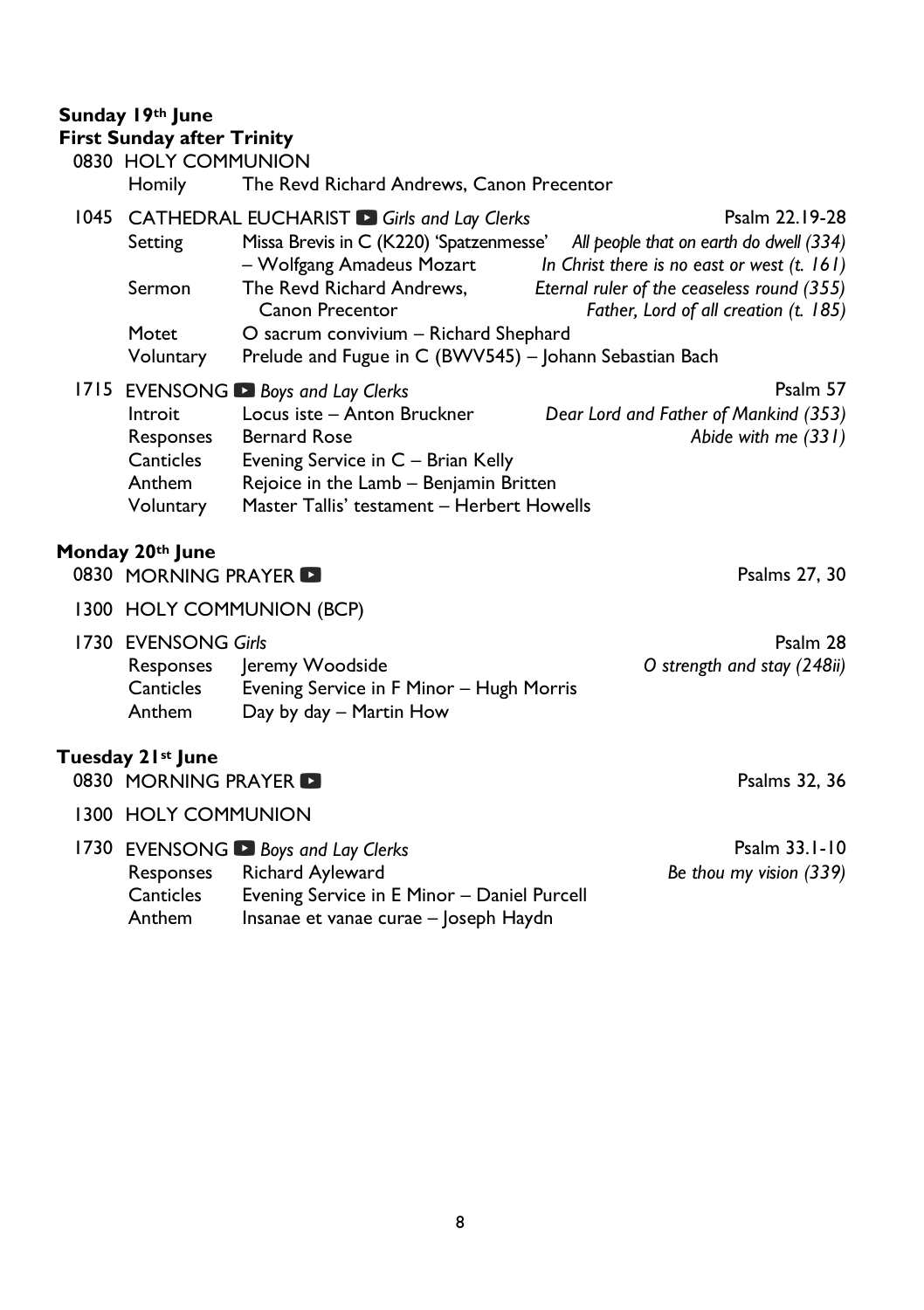# **Wednesday 22nd June**

| Alban, first martyr of Britain, c.250<br>0830 MORNING PRAYER                  |                                                                                                                                                                            | Psalm 34                                 |
|-------------------------------------------------------------------------------|----------------------------------------------------------------------------------------------------------------------------------------------------------------------------|------------------------------------------|
| 1730 HOLY COMMUNION                                                           |                                                                                                                                                                            |                                          |
| Thursday 23rd June<br>Etheldreda, abbess of Ely, c.678<br>0830 MORNING PRAYER | 1215 ECUMENICAL PRAYING TOGETHER                                                                                                                                           | Psalm 37                                 |
| 1300 HOLY COMMUNION                                                           | 1400 BISHOP'S BADGE SERVICE FOR SCHOOLS                                                                                                                                    |                                          |
| Canticles<br>Anthem                                                           | 1730 FIRST EVENSONG OF THE BIRTH OF JOHN THE BAPTIST <b>D</b> Lay Clerks<br>Responses Stephen Cleobury<br>Short Service - Alexander Turner<br>Honestum fecit - Jacob Händl | Psalm 71<br>On this high feast day (168) |
| Friday 24th June<br><b>Birth of John the Baptist</b><br>0830 MORNING PRAYER   |                                                                                                                                                                            | Psalms 50, 149                           |
| 0900 HOLY COMMUNION                                                           |                                                                                                                                                                            |                                          |
|                                                                               | 1300 FRIDAY LUNCHTIME CONCERT Fumi Otsuki (Violin) & Sarah Kershaw (Piano)                                                                                                 |                                          |
| Saturday 25th June                                                            | 0830 MORNING PRAYER [Bridge Chapel]                                                                                                                                        | Psalms $41-43$                           |
|                                                                               | 0900 HOLY COMMUNION [Bridge Chapel]                                                                                                                                        |                                          |
|                                                                               | 1800 A SERVICE OF THANKSGIVING<br>commemorating the closure of Ockbrook school                                                                                             |                                          |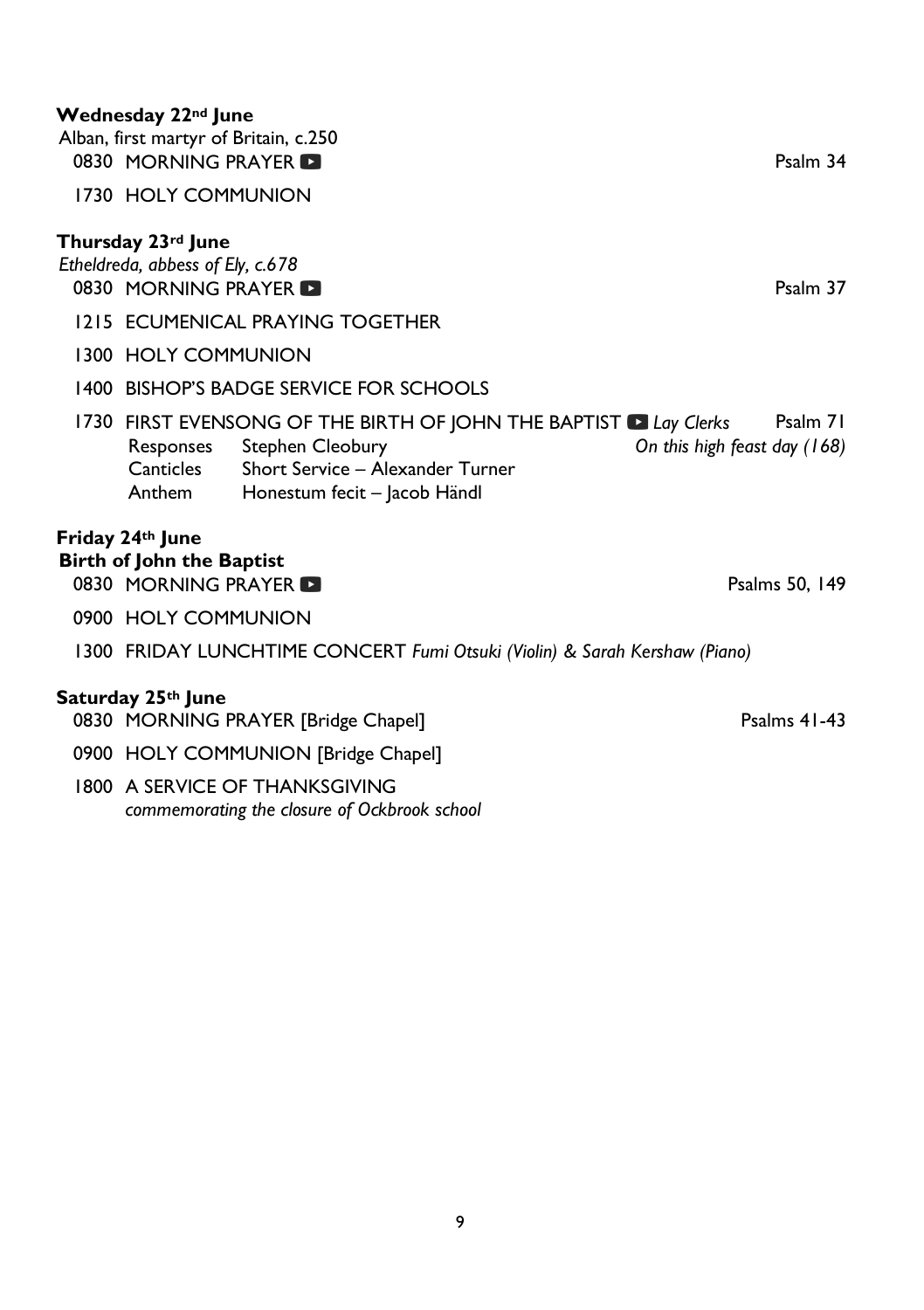# **Sunday 26th June**

# **Second Sunday after Trinity**

Sanctuary Sunday

| 0830 HOLY COMMUNION<br><b>Homily</b>                     | The Very Revd Dr Peter Robinson, Dean of Derby                                                                                                                                                                                                  |                                                                                                                                                                   |
|----------------------------------------------------------|-------------------------------------------------------------------------------------------------------------------------------------------------------------------------------------------------------------------------------------------------|-------------------------------------------------------------------------------------------------------------------------------------------------------------------|
| Setting<br>Sermon<br>Motet<br>Voluntary                  | 1045 CATHEDRAL EUCHARIST Boys and Lay Clerks<br>Missa Brevis - Lennox Berkeley<br>The Right Revd Malcolm<br>Macnaughton, Bishop of Repton<br>Ave verum Corpus - Edward Elgar<br>Celebration - Cecilia McDowall                                  | Psalm 16<br>Lord, thy church on earth is seeking (t. 103)<br>Filled with the Spirit's power (t. 182)<br>Longing for light (AM42)<br>Beauty for brokenness (AM557) |
| Introit<br>Responses<br>Canticles<br>Anthem<br>Voluntary | 1715 EVENSONG Girls and Lay Clerks<br>View me, Lord - Richard Lloyd<br><b>Philip Moore</b><br>Evening Service in G - Charles Villiers Stanford<br>Faire is the Heaven - William Harris<br>Fanfare (from Four Extemporisations) - Percy Whitlock | Psalm 59.1-6, 18-20<br>Praise, my soul, the King of heaven (436)<br>O God, our help in ages past (417)                                                            |

# **Monday 27th June**

*Cyril, Bishop of Alexandria, teacher of the faith, 444*  0830MORNING PRAYER **CONSUMING PRAYER** 1300 HOLY COMMUNION (BCP) Publishing CVENSONG Girls<br>Responses William Smith **Responses William Smith** Holy Father, cheer our way (246) Responses William Smith *Holy Father, cheer our way (246)* Canticles Evening Service on plainsong tones – Simon Johnson Courage – Simon Lindley **Tuesday 28th June** Irinæus, bishop, teacher c.200

0830 MORNING PRAYERPsalms 48, 52

1300 HOLY COMMUNION

|           |                                |                                                  | Psalm 67                                                                           |
|-----------|--------------------------------|--------------------------------------------------|------------------------------------------------------------------------------------|
|           |                                | Let the round world with songs rejoice $(214ii)$ |                                                                                    |
| Canticles |                                |                                                  |                                                                                    |
| Anthem    | The Father's love – Simon Lole |                                                  |                                                                                    |
|           |                                | Responses Harry Bramma                           | 1730 FIRST EVENSONG OF PETER AND PAUL Boys<br>Evening Service in C - Mark Blatchly |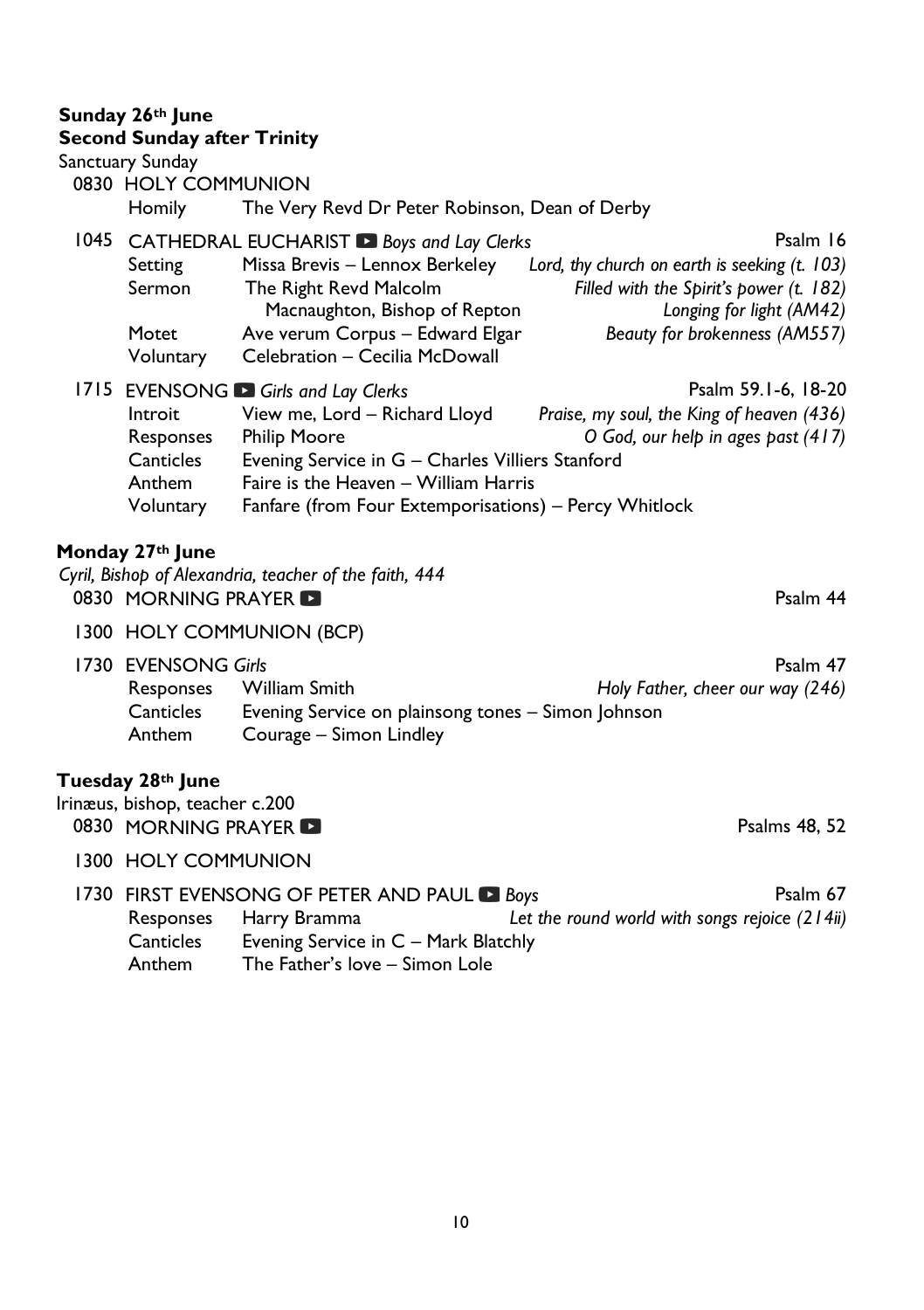|                 | Wednesday 29th June<br><b>Peter and Paul, Apostles</b><br>0830 MORNING PRAYER |                                                                                                                                                                                   | Psalms 71, 113                                         |  |
|-----------------|-------------------------------------------------------------------------------|-----------------------------------------------------------------------------------------------------------------------------------------------------------------------------------|--------------------------------------------------------|--|
|                 | 1730 HOLY COMMUNION                                                           |                                                                                                                                                                                   |                                                        |  |
|                 | Thursday 30th June<br>0830 MORNING PRAYER                                     |                                                                                                                                                                                   | Psalms 56, 57                                          |  |
|                 | 1215 ECUMENICAL PRAYING TOGETHER                                              |                                                                                                                                                                                   |                                                        |  |
|                 | 1300 HOLY COMMUNION                                                           |                                                                                                                                                                                   |                                                        |  |
|                 | 1730 EVENSONG Lay Clerks<br>Canticles<br>Anthem                               | Responses Philip Moore<br>Short Service - Thomas Weelkes<br>O sing joyfully - Adrian Batten                                                                                       | Psalm 62<br>When all the world to life is waking (240) |  |
| Friday 1st July |                                                                               |                                                                                                                                                                                   |                                                        |  |
|                 | 0830 MORNING PRAYER                                                           | Henry, John, and Henry Venn, priests, evangelical divines, 1897, 1813, 1873                                                                                                       | Psalms 51, 54                                          |  |
|                 | 0900 HOLY COMMUNION                                                           |                                                                                                                                                                                   |                                                        |  |
|                 | 1300 FRIDAY LUNCHTIME CONCERT James Gaughan (Baritone)                        |                                                                                                                                                                                   |                                                        |  |
|                 | Saturday 2nd July                                                             | 0830 MORNING PRAYER [Bridge Chapel]                                                                                                                                               | Psalm 68                                               |  |
|                 | 0900 HOLY COMMUNION [Bridge Chapel]                                           |                                                                                                                                                                                   |                                                        |  |
|                 | Gloria<br>Setting<br>Sermon                                                   | 1600 ORDINATION OF PRIESTS Boys and Lay Clerks<br>Mass of St Thomas - David Thorne<br>Mass for four voices - William Byrd<br>The Right Revd Malcolm Macnaughton, Bishop of Repton |                                                        |  |

- Motet Sing my soul Ned Rorem
- Voluntary Marche Pontificale Charles-Marie Widor